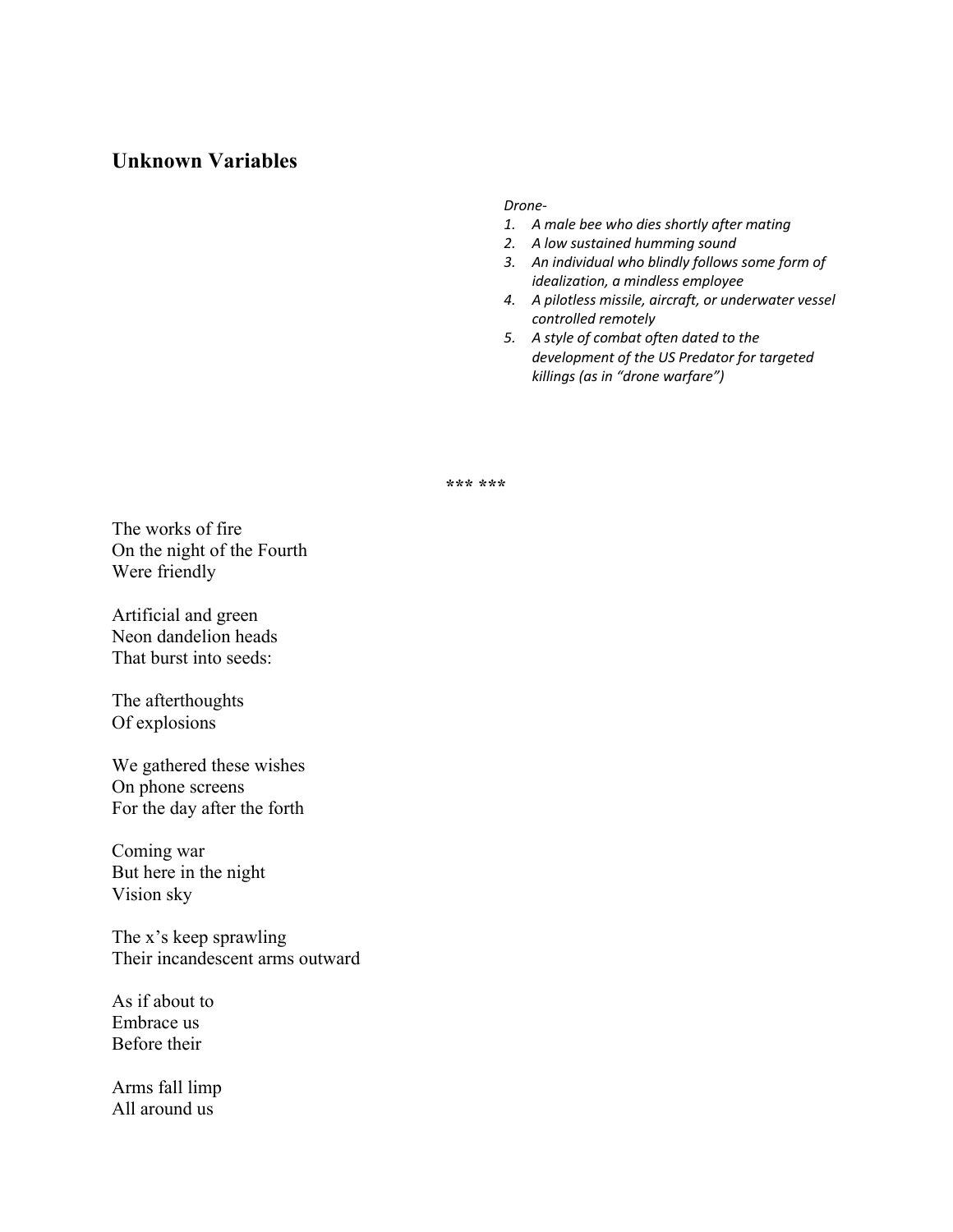Strands Of smoke tinsel A growing tissue

Of chalkdust Hung above the ocean That the stars shine through

Like erased Equations

### **\*\*\*\*\*\***

After the fire show I fell into A swim

And the night sky rhymed with x And the sea's waves said why

And the below waist alphabets Were homesick undertow From our service men and women Under seas

Starting a letter with dear mother Took me down farther No matter how hard I wrote

And then I saw them My x's At the bottom of the ocean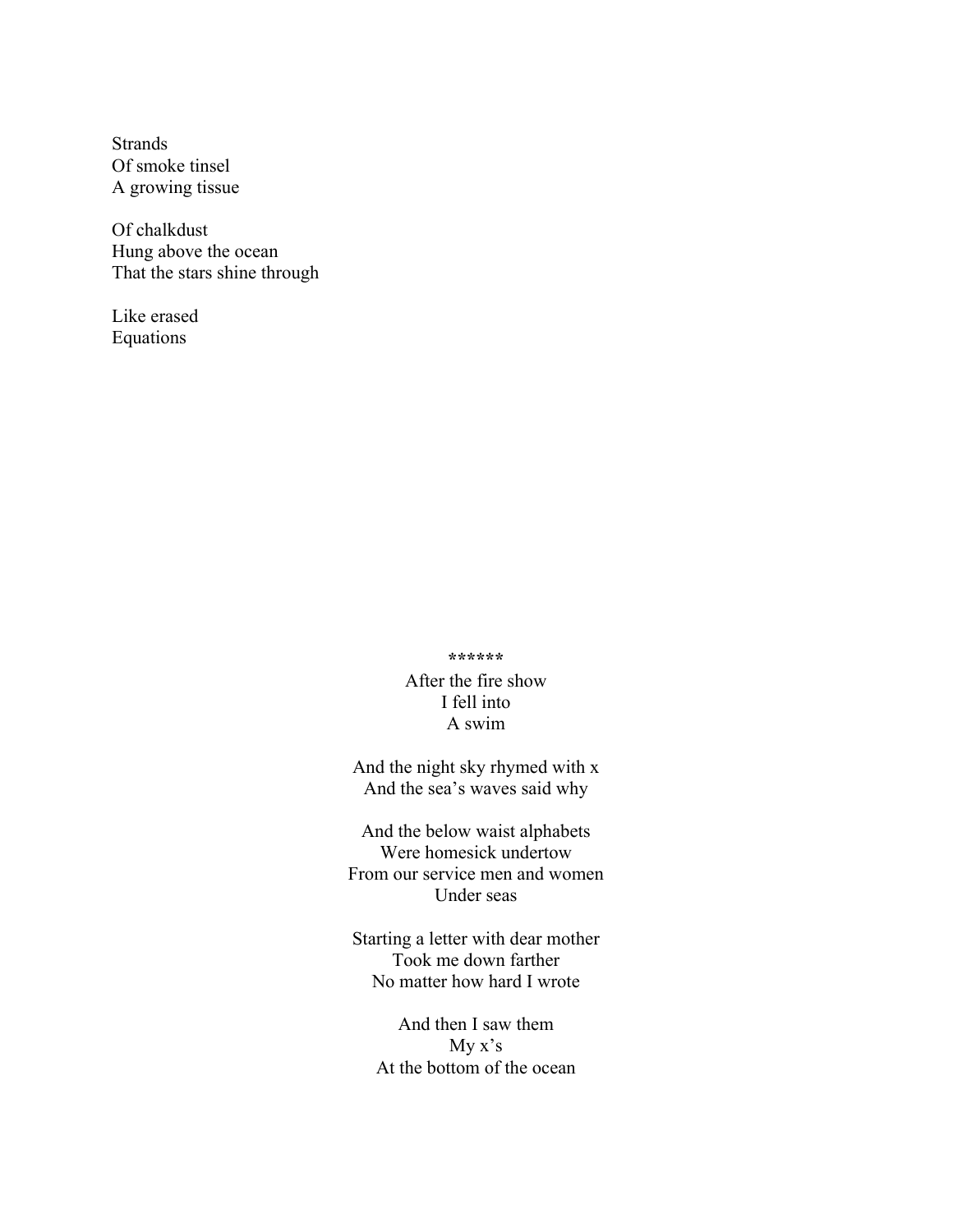But the ocean depths became a night Sky I swam through And the bottom of the ocean became A desert floor Whose X's Were a network Of lit Infrastructure I'd never been inside of

But

**\*\*\*\*\*\***

…above the waves there is a wind And above the wind there is a night Sky which is the screen through which

We see the other worlds' news—a natural Disaster a disorder a reality Show whose stars send lances

Of light from long ago That bind us to disaster A new world order Whose seeds I've helped to scatter

Across a desert floor that's Acidic evidence of an older Ocean's great recession:

Oh screen between me And my x's tonight

Make me a mission

Of this security church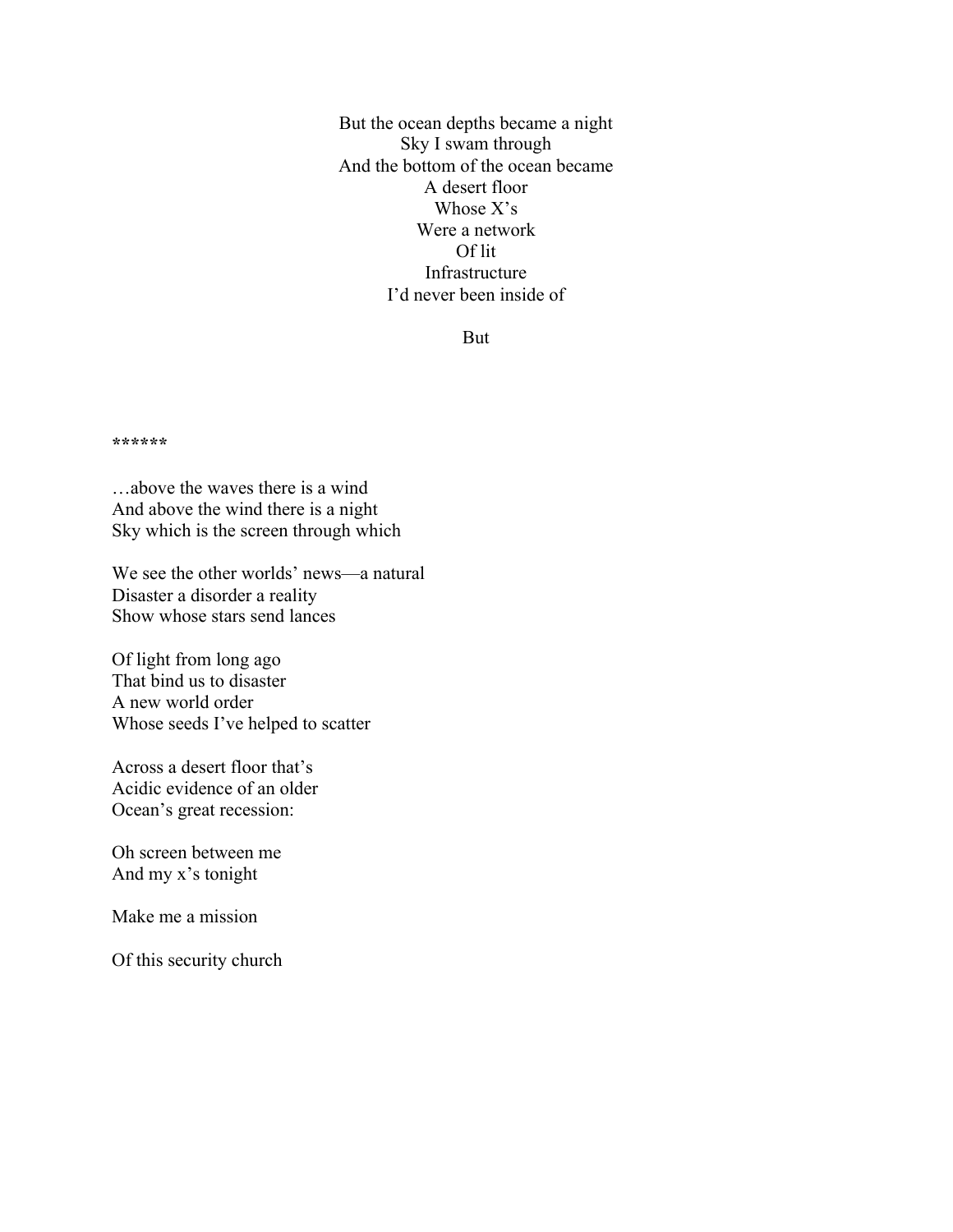**\*\*\*\*\*\***

But now I've just come back from the war

And the floorboards Of the ward Rhyme with Hey, hello how

To explain leaving time For months I could only count The number of moths Trapped inside me

I guess they were attracted By my pilot light The fact I'm unarmored Though I sometimes run

Through fields of graph paper Where horses dip their necks Into math equations— X's y's and z's Unknown variables

#### \*\*\*\*\*\*

There are my x's at the bottom of the ocean

I'm always friends with my  $X's$ But Then I saw that x And it was like Y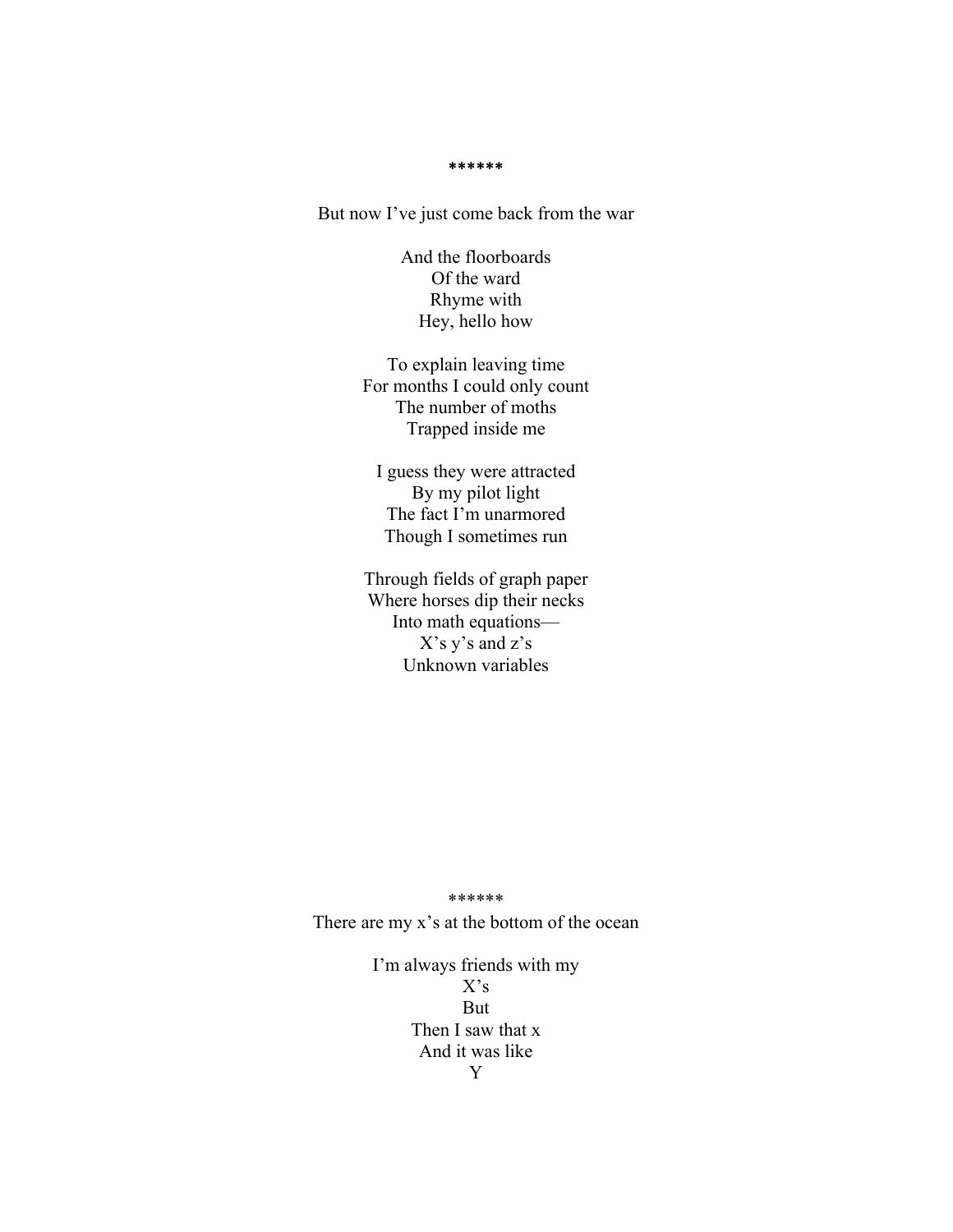## And how Are you But all the time like I'd known you

In another form As my 1 In the war I'd just come back from Where I never saw Where I never saw You But

## **\*\*\*\*\*\***

...then it was so windy we sought A hissing grove To plant the x's Beneath your dress To trace the thighs Back into existence To expose our legs to sprawl

I believed in the underside of leaves When the wind rifled through them And I got so drunk Off the sap in my torso The stores of wine that poured From my bruised liver That I knew not why the rib caged Bird would warble at the door Of my breast Wanting out

> Then wanting in again Like an indoor Outdoor Past